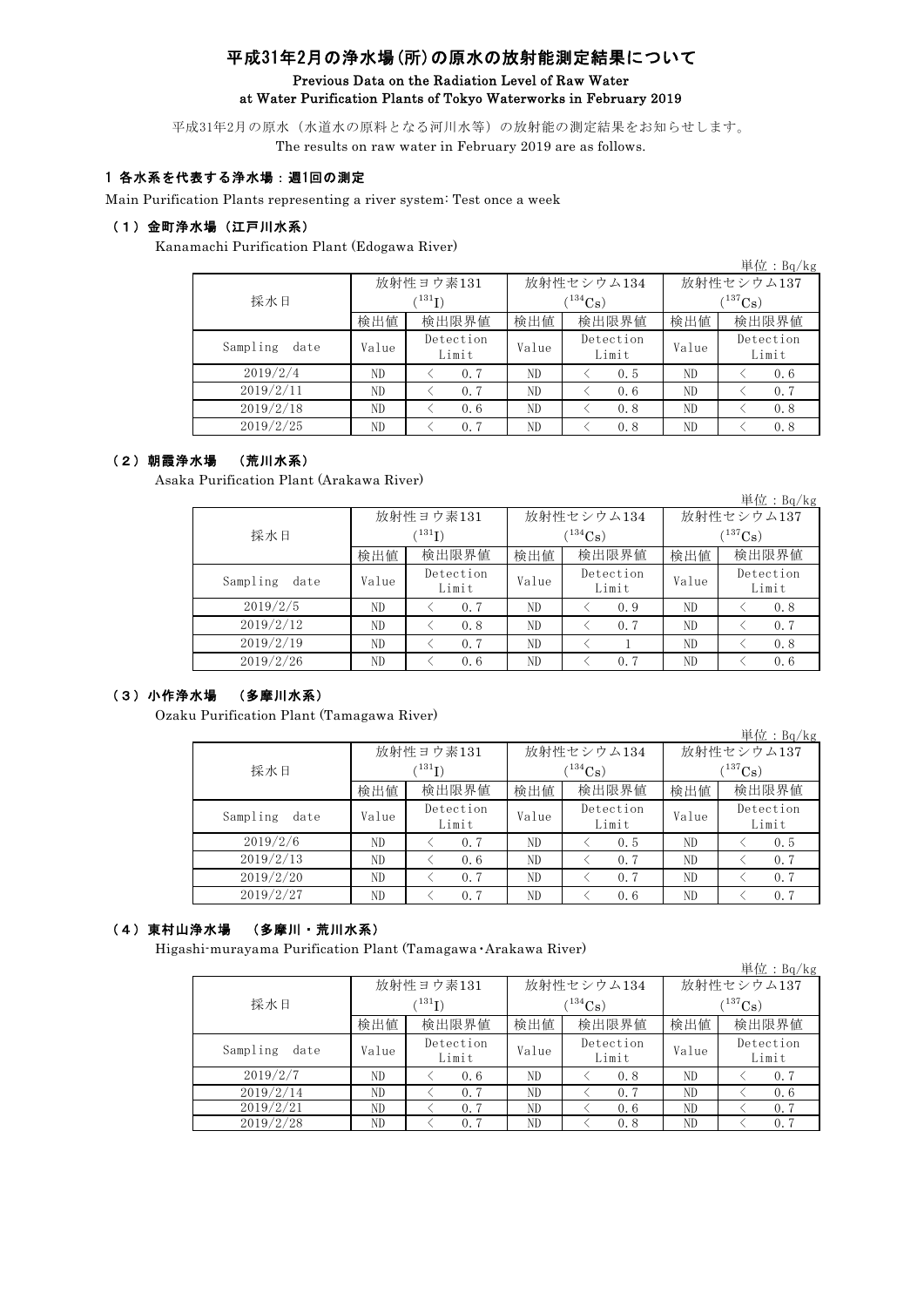## (5)長沢浄水場 (相模川水系)

Nagasawa Purification Plant (Sagamigawa River)

|                  |       |                    |       |                    |              | 単位: $Bq/kg$        |  |
|------------------|-------|--------------------|-------|--------------------|--------------|--------------------|--|
|                  |       | 放射性ヨウ素131          |       | 放射性セシウム134         | 放射性セシウム137   |                    |  |
| 採水日              |       | $^{131}$ I)        |       | $(134)$ Cs         | $(^{137}Cs)$ |                    |  |
|                  | 検出値   | 検出限界値              | 検出値   | 検出限界値              | 検出値          | 検出限界値              |  |
| Sampling<br>date | Value | Detection<br>Limit | Value | Detection<br>Limit | Value        | Detection<br>Limit |  |
| 2019/2/1         | ND.   | 0.6                | ND.   | 0.9                | ND.          | 0.7                |  |
| 2019/2/8         | ND    | 0.7                | ND    | 0.6                | ND           | 0.6                |  |
| 2019/2/15        | ND    | 0.6                | ND    | 0.7                | ND.          | 0.6                |  |
| 2019/2/22        | ND    | 0.8                | ND    | 0.7                | ND           | 0.8                |  |

## 2 その他の主要浄水場:概ね月1回の測定

Other Main Purification Plants: Test mostly once a month

|                     |                            |                  |                |                                   |       |                            |                            | 単位:Bq/kg           |
|---------------------|----------------------------|------------------|----------------|-----------------------------------|-------|----------------------------|----------------------------|--------------------|
| 浄水所                 | 水源                         | 採水日              |                | 放射性ヨウ素131<br>$({}^{131}\text{I})$ |       | 放射性セシウム134<br>$(^{134}Cs)$ | 放射性セシウム137<br>$(^{137}Cs)$ |                    |
|                     |                            |                  | 検出値            | 検出限界値                             | 検出値   | 検出限界値                      | 検出値                        | 検出限界値              |
| Monitoring<br>point | Water<br>resource          | Sampling<br>date | Value          | Detection<br>Limit                | Value | Detection<br>Limit         | Value                      | Detection<br>Limit |
| 三郷<br>Misato        | 江戸川水系<br>Edogawa<br>River  | 2019/2/6         | ND             | 0.7<br>$\langle$                  | ND    | 0.5<br>$\lt$               | ND.                        | 0.7<br>$\langle$   |
| 三園<br>Misono        | 荒川水系<br>Arakawa<br>River   | 2019/2/6         | ND             | 0.7<br>$\lt$                      | ND    | 0.7<br>$\langle$           | ND.                        | 0.7<br>$\lt$       |
| 境<br>Sakai          | 多摩川水系<br>Tamagawa<br>River | 2019/2/6         | N <sub>D</sub> | 0.7<br>$\langle$                  | ND    | 0.7<br>$\langle$           | ND.                        | 0.8<br>$\lt$       |
| 砧<br>Kinuta         | 多摩川水系<br>Tamagawa<br>River | 2019/2/6         | ND             | 0.6<br>$\langle$                  | ND    | 0.5<br>$\lt$               | ND.                        | 0.5<br>$\langle$   |
| 砧下<br>Kinutashimo   | 多摩川水系<br>Tamagawa<br>River | 停止中              |                |                                   |       |                            |                            |                    |

## 3 多摩地区等の表流水・伏流水・浅井戸を水源とする浄水所:概ね月1回の測定

Water purification plants using surface water, subsoil water, or shallow well water in Tama Area: Test mostly once a month

### <表流水を水源とする浄水所> <surface water>

| ヽ゚み、クルレィフヽ ヒ_ ィコヽ#ゕ ヒ ヮ ゙ ヅ /ㅜ ィコヽ!ノl / |                  |       |                          |       |                            |                                     | 単位: Bq/kg          |
|-----------------------------------------|------------------|-------|--------------------------|-------|----------------------------|-------------------------------------|--------------------|
| 浄水所                                     | 採水日              |       | 放射性ヨウ素131<br>$(^{131}I)$ |       | 放射性セシウム134<br>$(^{134}Cs)$ | 放射性セシウム137<br>$(^{137}\mathrm{Cs})$ |                    |
|                                         |                  | 検出値   | 検出限界値                    | 検出値   | 検出限界値                      | 検出値                                 | 検出限界値              |
| Monitoring point                        | Sampling<br>date | Value | Detection<br>Limit       | Value | Detection<br>Limit         | Value                               | Detection<br>Limit |
| 大丹波<br>Otaba                            | 2019/2/18        | ND    | 0.7<br>$\lt$             | ND    | 0.8<br>$\langle$           | ND                                  | 0.8<br>$\lt$       |
| 小河内<br>Ogouchi                          | 2019/2/20        | ND    | 0.7<br>$\langle$         | ND    | 0.7<br>$\lt$               | ND                                  | 0.7<br>$\lt$       |
| ひむら<br>Himura                           | 2019/2/20        | ND    | 0.7<br>$\langle$         | ND    | 0.8<br>$\langle$           | ND                                  | 0.9<br>$\langle$   |
| 日原<br>Nippara                           | 2019/2/25        | ND    | 0.9<br>$\langle$         | ND    | 0.8<br>$\langle$           | ND                                  | 0.7<br>$\langle$   |
| 氷川<br>Hikawa                            | 2019/2/25        | ND    | 0.7<br>$\langle$         | ND    | 0.7<br>$\langle$           | ND                                  | 0.7<br>$\langle$   |
| 戸倉<br>Tokura                            | 2019/2/27        | ND    | 0.8<br>$\lt$             | ND    | 0.6<br>$\langle$           | ND                                  | 0.6<br>$\lt$       |
| 乙津<br>Ottsu                             | 2019/2/27        | ND    | 0.8<br>$\langle$         | ND    | 0.8<br>$\langle$           | ND                                  | 0.7<br>$\langle$   |
| 深沢<br>Fukasawa                          | 2019/2/27        | ND    | 0.7<br>ぐ                 | ND    | 0.6<br>$\langle$           | ND                                  | 0.9<br>$\langle$   |